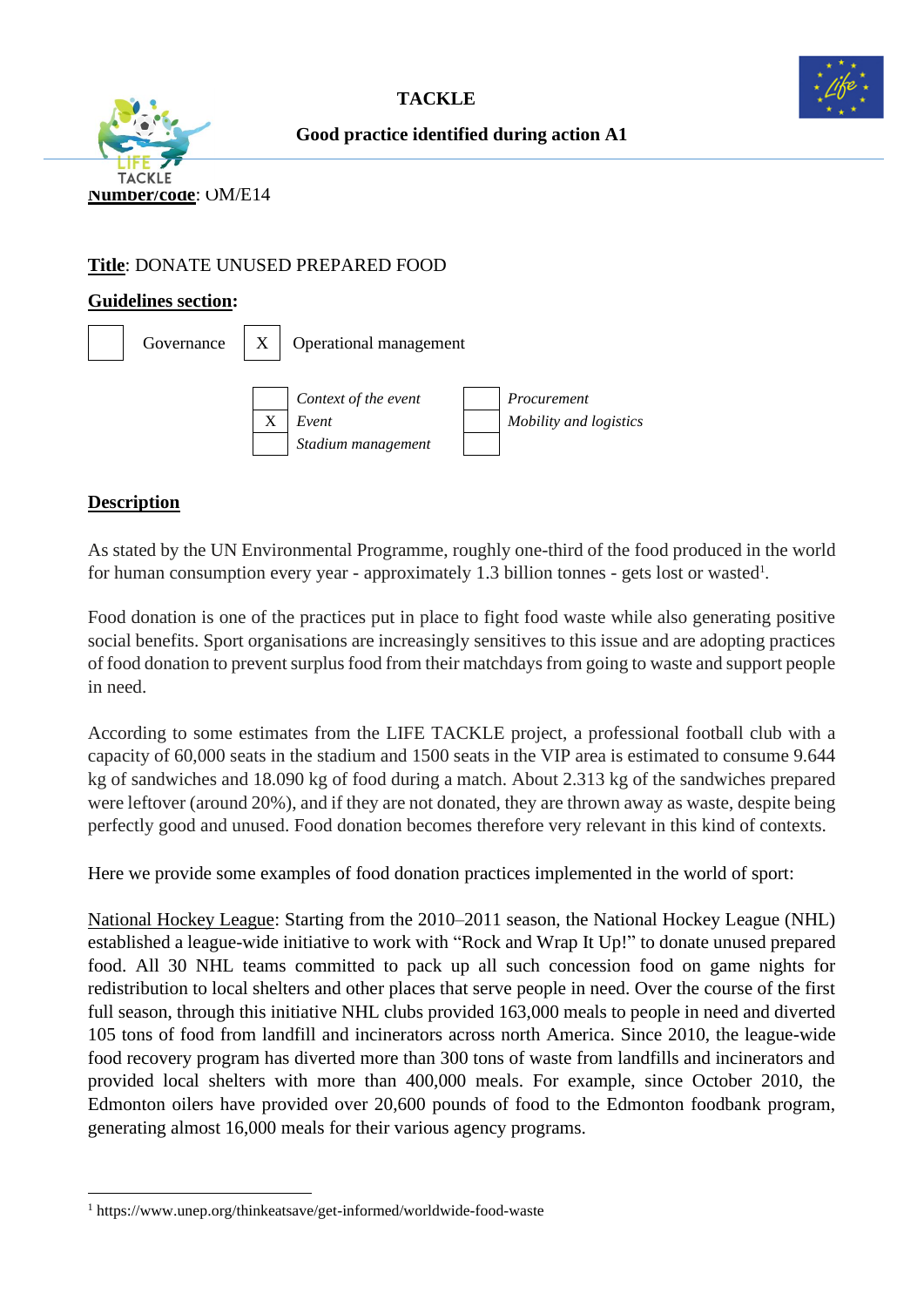Roland Garros: From 2014, the FFT, in collaboration with the Paris City Hall, supports the fight against food waste organised by the antifood waste association 'Le Chaînon Manquant' and sponsored by Gaël Monfils. In 2016, 15,000 meals were distributed to charities working with people living in conditions of poverty in Paris. This programme could not exist without the active participation of tournament caterers Potel et Chabot et Fauchon, and food service company Sodexo, who redistribute their food surplus where possible.

Prepared Food Recovery: extra prepared food from [Super Bowl](http://www.nfl.com/superbowl/47) events is collected for donation. Food recovered through these efforts goes to soup kitchens, shelters and other local organizations that provide meals to people in need.

Stade de France: The catering provider for the public (refreshment stalls in the Stade) has continued its partnership with the association le Chaînon Manquant. Thus, the day after each event, volunteers from the association come and pick up the unsold sandwiches that have not been removed from the preparation area, this in order to maintain the cold chain. They are immediately redistributed, along with the sweet snacks (muffins, doughnuts, etc.), to refuges and social cafeterias in Paris and Saint-Denis (such as Aurore, les Restos du Cœur, etc.).



UEFA EURO 2016: The 'Foot for Food' initiative, organised in partnership with the FondaCtion du Football and French food bank network Banques Alimentaires, redistributed ten tonnes of surplus food.

App "Too Good To Go": This mobile application headquartered in Copenhagen aims at fighting food waste by connecting customers to restaurants and stores that have unsold food surplus. It allows restaurants, supermarkets and bakeries to offer every day the Magic Boxes, "bags" with a surprise selection of fresh products and dishes, left unsold at the end of the day and which cannot be put back on sale the next day. The application covers major European cities, and since October 2020, it has started to operate in North America. Some sport clubs, such as the Hibernian FC Teams in Scotland and the Worcester Warriors Rugby Football Club at Sixways Stadium in UK, teamed up with this app to prevent surplus food from their matchdays from going to waste<sup>2</sup>. Even sport retailer Decathlon in

<sup>2</sup> <https://www.hibernianfc.co.uk/article/hibernian-fc-teams-up-with-too-good-to-go-to-prevent-food-waste>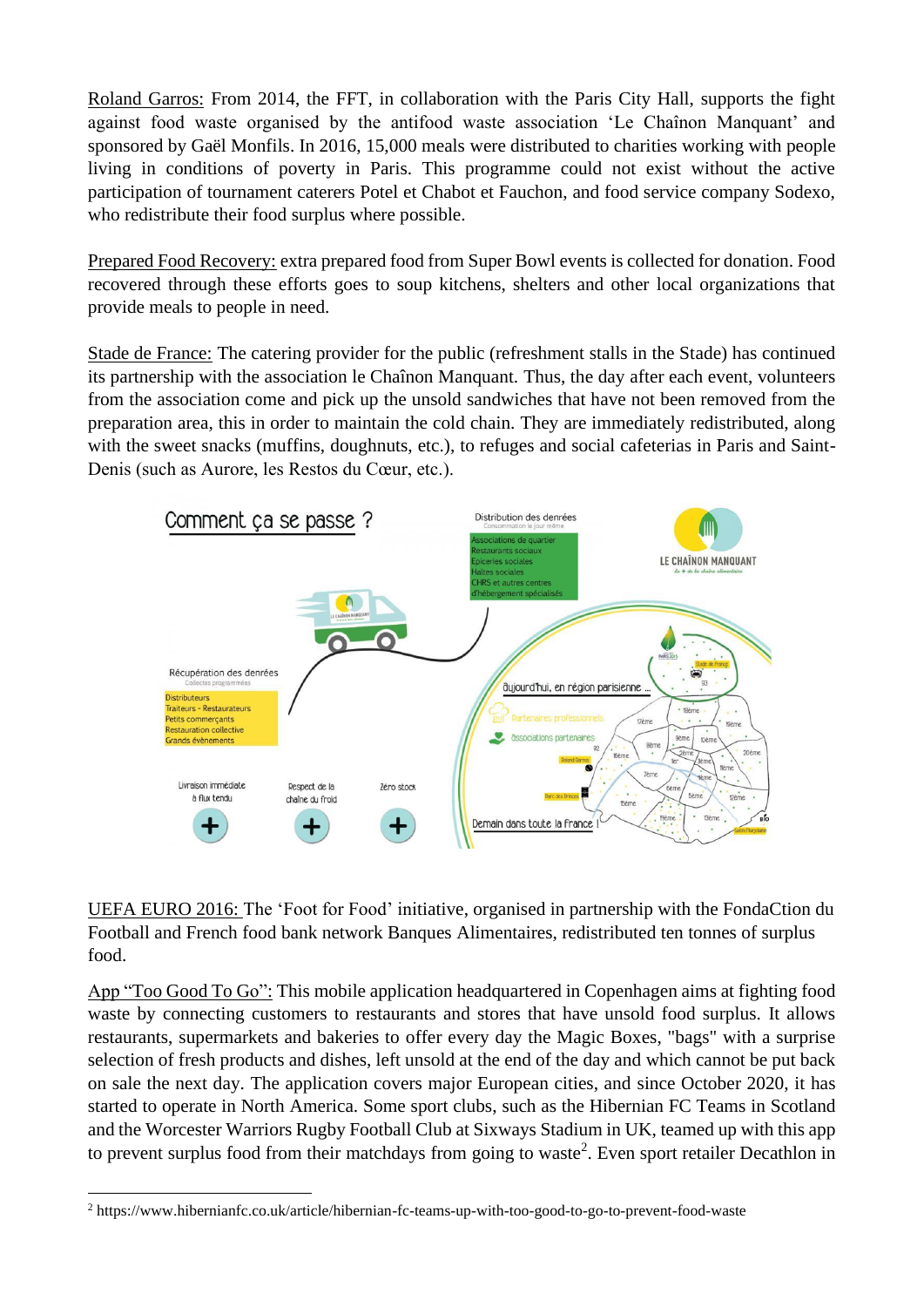UK has partnered with this app, allowing customers to buy "Magic Bags" from the store containing food that would have otherwise gone to waste<sup>3</sup>.

As part of LIFE TACKLE's pilot actions, food donation was implemented at the Marassi stadium in Genoa, Italy. It was also planned to be implemented at the Benito Villamarin (Sevilla) and Ferrara (SPAL) stadiums, but its implementation didn't take place due to the Covid pandemic. Thanks to LIFE TACKLE, the Marassi stadium donated 170.5 kg of unused food during 5 Serie A matches.

## **Environmental benefits**

This action has a good environmental potential. Some first division stadia can host up to 4,500 people in the hospitality area, providing food before and after the matches. These services are managed by third companies, often they don't differentiate the collection of organic waste, so the food waste are sent to landfill. In addition, this action has also social benefits (donation) and policy relevance (food waste is a hot topic in current EU policies). To calculate these benefits, we considered as baseline 1 kg of food sent to composting plants. The environmental benefit will be linked to the reuse of this food avoiding that destination. The environmental benefit per kg of donated food is: 0.063 kg CO2 eq; 0.021 m3 water eq.

According to the Environmental Protection Agency, the NHl reduced greenhouse gas emissions by the equivalent of 79 metric tons of carbon dioxide through this initiative.

Stade de France: Since 2014, this redistribution to associations of unsold produce from the refreshment stands after each event at Stade de France namely a total of:

- o 23,000 products redistributed to associations
- o contributing to 7,522 meals
- o 3.6 tonnes of waste avoided

In 2015 and 2016 only, 15,857 products were redistributed, contributing to 5,363 meals which resulted in 2.43 tonnes of waste avoided.

# Findings from TACKLE's pilot test at Luigi Ferraris (Marassi) stadium:

In order to eliminate food waste, the stadium catering of Luigi Ferraris in Genoa (Italy) agreed to redirect all leftovers to charities. The identified stakeholders were the stadium catering as well as a local charity which distributes food to the homeless. During the four months of the pilot test, the stadium catering company met with the charity six times and donated over 170.5 kg of food. The environmental impact is very high and positive as it avoided the creation of organic waste. Disregarding the carbon footprint and the emissions caused by food preparation or land use, as well as its transport and storage to the stadium, the estimated  $CO<sub>2</sub>$  savings achieved through this pilot test resulted from the emissions caused by the food waste treatment. In Genoa, the food waste originating from the stadium is collected as unsorted waste and landfilled. Considering the emissions from landfilling food waste at 2.54 kg Co2eq per kilogram of food waste, the overall  $CO<sub>2</sub>$  savings originating from this pilot test is estimated at  $433.07$  kg CO<sub>2</sub>eq.

https://stadiumexperience.com/2020/09/worcester-warriors-too-good-to-go/

<sup>3</sup> https://www.theargus.co.uk/news/19469217.decathlon-good-go-team-take-bite-food-waste/